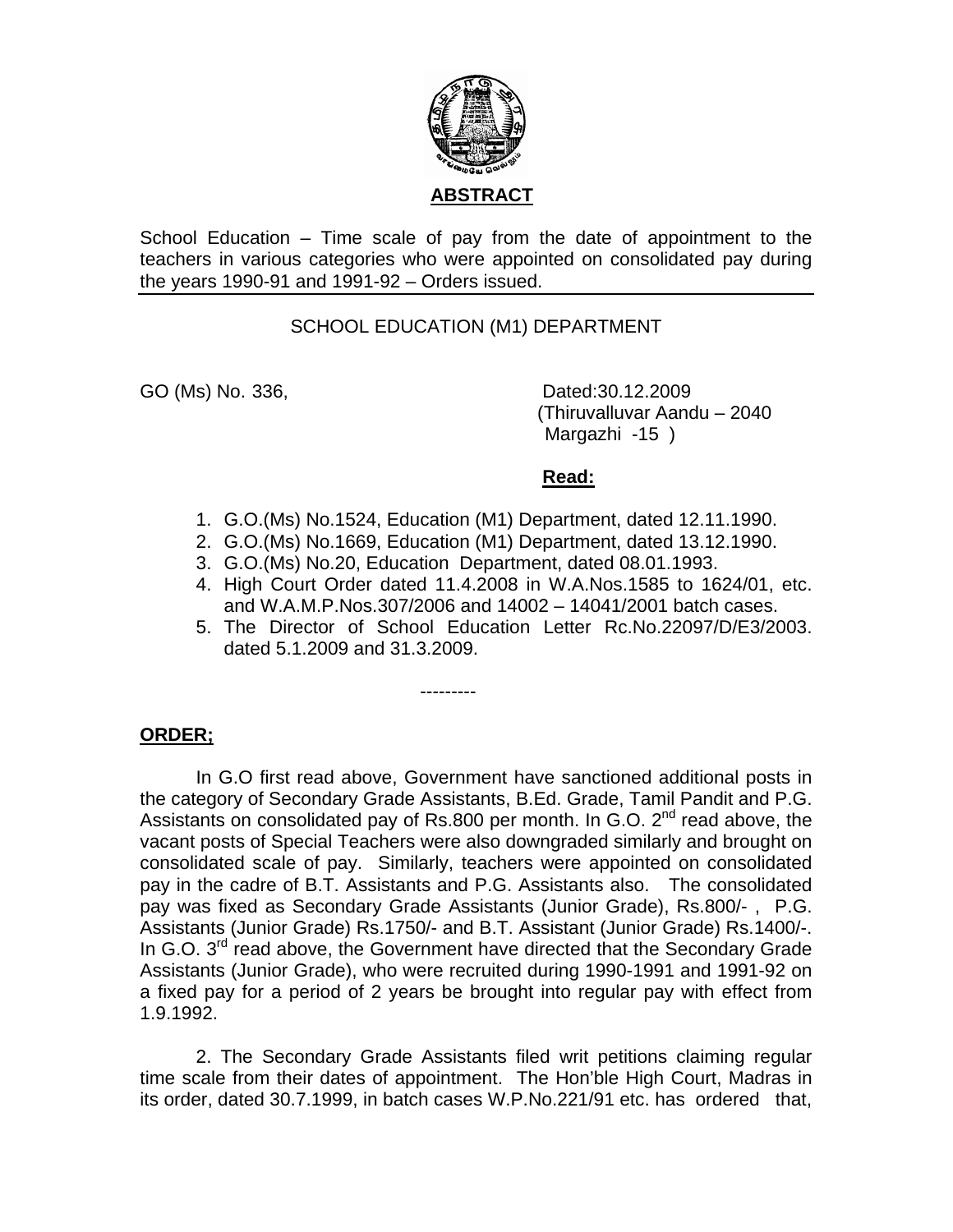"all appointments made in pursuance of the impugned Government orders shall be treated as regular appointments and the petitioners are entitled to regular time-scale of pay with effect from the date of their respective initial appointments and not from the date as indicated in the Government orders." Against these orders, the Government have filed Writ Appeal Nos.1585-1624/01 etc. batch, in the High Court, Madras. and WAMP Nos.307/2006 and 14002 to 14041/2001 (batch Cases) has passed the orders on 11.4.2008 and dismissed the writ appeals.

3. Similar orders are being received from the High Court, Madras in Writ Petitions filed (individually and jointly) by teachers appointed on consolidated emolument during 1990-91 and 1991-92 in Government Schools and Corporation Schools and Panchayat Union Schools etc. These orders also rely on the High Court directions.

4. In the light of the above, the Director of School Education has submitted the proposals to implement the High Court directions, and requested the Government to issue early orders to allow time scale of pay to all the categories of teachers who have been appointed on consolidated pay during 1990-91 and 1991-92 so that they could be allowed selection and special grades also. Since the revised scales of pay pursuant to the recommendations of the  $6<sup>th</sup>$  pay Commission have to be implemented, he has requested orders of the Government at a very early date. He has also stated that, the proposal involves an expenditure of Rs.20,89,90,216/-.

 5. After careful examination, the Government have decided to implement the orders of the Hon'ble High Court. Accordingly, the Government sanction time scales of pay for junior grade teachers recruited to various categories of teaching posts under various managements during 1990-91 and 1991-92 from the dates of their respective appointments.

 6. Pursuant to the interim directions of the High Court Madras in Writ Appeals Nos. 1585-1624 of 2001 etc., certain categories of teachers appointed on consolidated pay during 1990-91 and 1991-92 have been paid an amount conforming to 1/3 of the differential amount for the period of two years from 1990- 1992. This amount should be adjusted against the arrears payable to the respective teachers.

 7. Necessary funds will be provided in RE/FMA 2009-2010. However, this should be brought to the notice of the Legislature by specific inclusion in the Supplementary Estimates 2009-2010. Pending provision of Funds in RE/FMA 2009-2010, the Director of School Education is permitted to draw and disburse the above sanctioned amount. He is requested to send necessary Explanatory notes for including the above expenditure in the Supplementary Estimates, 2009- 2010 to Government, in Finance (BGI) Department.

 8. The expenditure shall be debited under the following head of accounts:-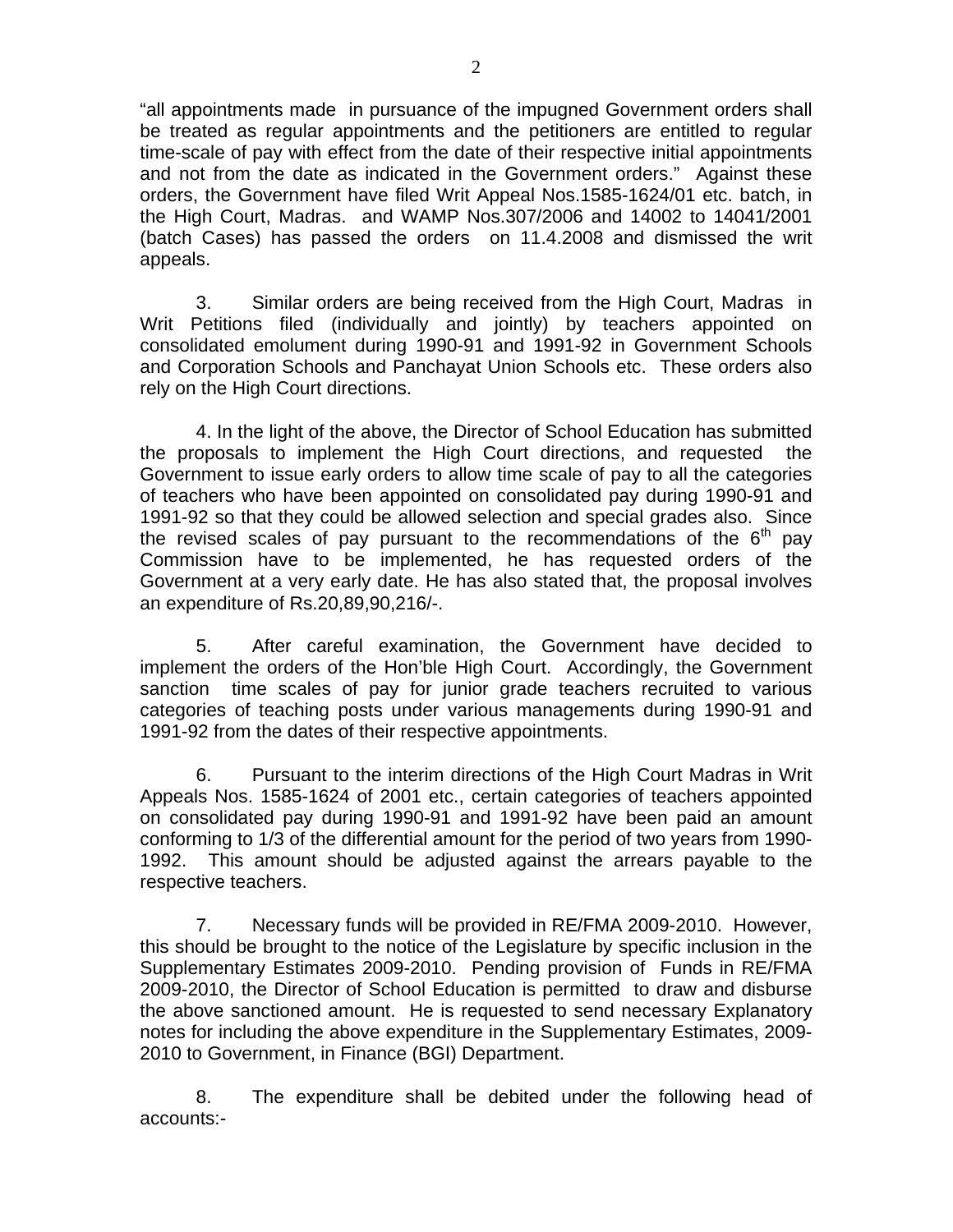"2202 – General Education-01. Elementary Education-101. Government Primary Schools-I Non-Plan-

- AA. Salaries of Municipal and Corporation Elementary School Teachers – (DPC 2202 01 101 AA 0007)
- AB. Government Elementary Schools (DPC 2202 01 101 AB 0007)
- AC. Salaries to Panchayat Union Elementary School Teachers (DPC 2202 01 101 AC 0003)
- AD. Salary payment to Teachers under Sarva Shiksha Abhiyan (SSA) (DPC 2202 01 101 AD 0001)

2202-02.Secondary Education-109. Government Secondary Schools-I.Non-Plan- AA. Salary of Teachers and staff in the Government Secondary and Higher Secondary Schools (DPC 2202 02 109 AA 0000)

AB. Salaries of Municipal and Corporation Secondary / Higher Secondary School Teachers – (DPC 2202 02 109 AB 0008)

2202-02-110. Assistance to Non-Government Secondary Schools-I.Non-Plan-

AA. Assistance to Aided high schools and Higher secondary schools-(DPC 2202 02 110 AA 0007)

 9. The Director of School Education and the Director of Elementary Education are requested to issue necessary instructions to implement immediately the orders issued in para 5 above.

 10. This order issues with the concurrence of Finance Department vide its U.O.No.304/JS(APA)/2009, dated 30.12.2009 and additional sanction Ledger No: 1369 (One thousand three hundred and Sixty nine).

(By Order of the Governor)

## M. KUTRALINGAM, PRINCIPAL SECRETARY TO GOVERNMENT.

To

The Director of School Education, Chennai-6.

The Director of Elementary Education, Chennai-6.

The Chairman, Teachers Recruitment Board, Chennai-6.

The Accountant General, Chennai-18.

The Pay and Accounts Officer, Chennai-5/35/79.

The Pay and Accounts Officer, Madurai.

The Director of Treasuries and Accounts, Chennai-15.

All District Treasury Officers.

The Commissioner,

Corporation of Chennai, Madurai,

Tirunelveli/Tiruchirappalli/Coimbatore/Salem/Tuticorin/Vellore.

# **Copy to:**

The P.A. to Hon'ble Minister (Edn), Chennai-9. The Finance Department (Edn-II /BG.I/BG.II), Chennai-9. The Personnel & Administrative Reforms Department, Chennai-9.